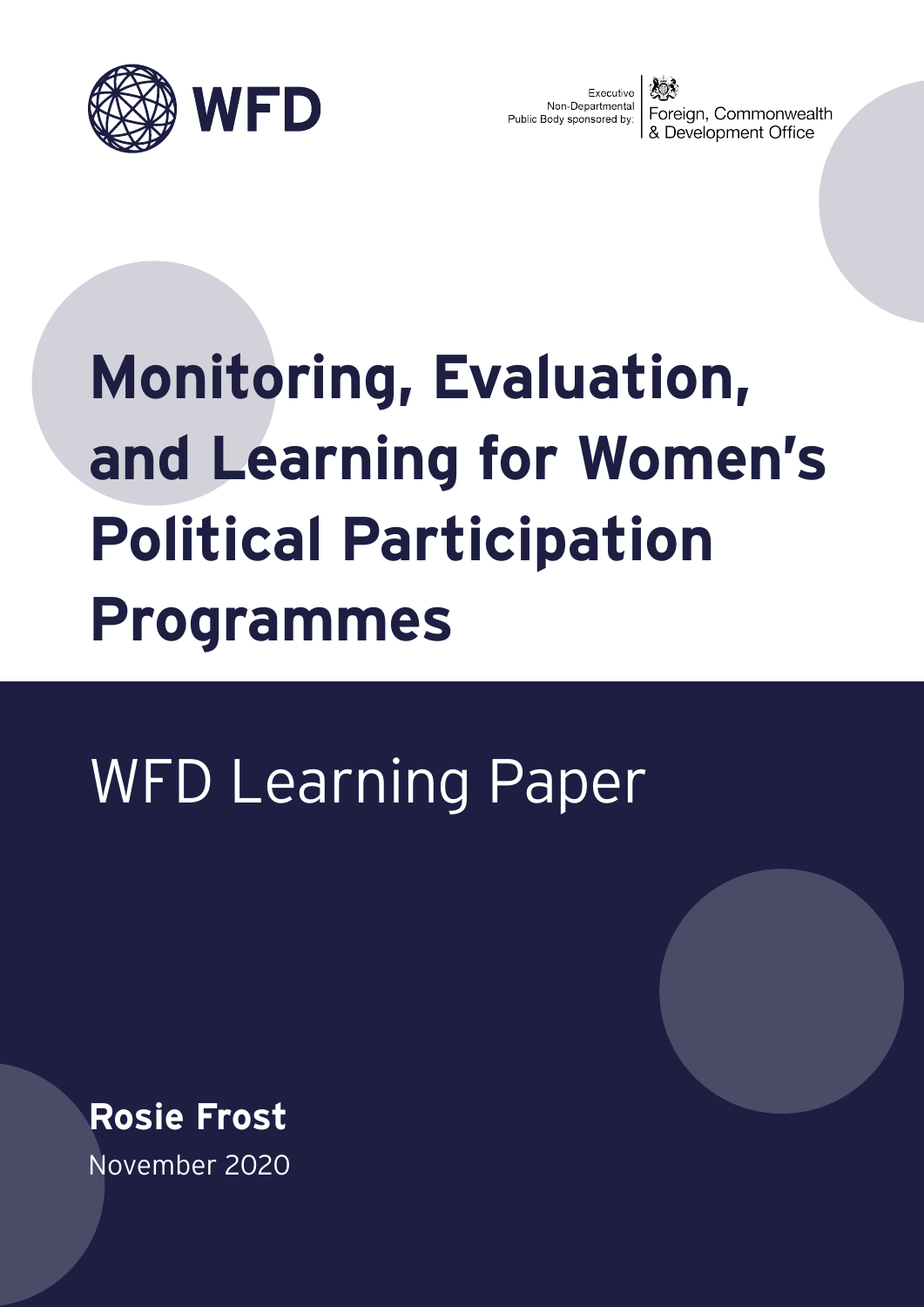# **Introduction**

Monitoring, evaluation, and learning (MEL) is a field of continually growing importance in international development. The drive to measure and understand impact has two key motivations: first, demonstrating to donors that programmes are being successfully delivered and are achieving the promised results; and second, understanding how and why change does or doesn't happen and feeding these lessons back into programmes to improve them.

Westminster Foundation for Democracy (WFD) is the UK public body dedicated to supporting democracy around the world. Operating directly in over 40 countries, WFD works with parliaments, political parties, and civil society groups as well as on elections to help make countries' political systems fairer and more inclusive, accountable, and transparent. In recent years, the organisation has increased its commitment to mainstreaming gender and inclusion more broadly, in its programming and throughout the organisation. The MEL team at WFD have recently developed some innovative approaches to MEL for democracy support, including the adoption of the outcome matrix approach and a digital database to capture delivery. As the gender and inclusion focus has developed throughout WFD, the MEL team have been working to understand how our monitoring, evaluation, and learning can be gender sensitive and effectively measure change in women's political participation (WPP).

The literature on women's political participation is clear: meaningful change in the participation of women in politics goes beyond counting the number of women involved in a given activity, project, or institution, or the existence of laws and policies that might have unexpected consequences or simply not be enforced.<sup>1</sup> What is more, gender theorists have demonstrated that participation and leadership by women – in politics, but also in other spheres of life – might look very different to established ideas about participation and leadership.2 In sum, counting women or counting laws is a flawed way of measuring and evaluating women's political participation. But it is not immediately obvious what to do differently.

This paper will discuss WFD's key principles for measuring women's political participation and how our MEL systems support it. Many of these principles respond to specific challenges in MEL for women's political participation. This paper focuses on measuring women's political participation rather than doing feminist or gender-sensitive MEL in general, but clearly there is significant overlap between the two. It will also provide examples of tools and indicators.

# **1. Principles**

# **Transforming systems of inequality**

'Transforming gender power relations is the last frontier of social change. While changes in the social power relations of North-South, developed-developing, race, class, caste, ethnicity, sexuality, ability, etc. are also difficult to achieve, patriarchal norms are embedded and normalized within each of these power structures, such that challenging and transforming them is a doubly daunting task.'3

At WFD, we accept that gender and social inequalities are systemic and understand that our efforts to support and improve women's political participation operate within the context of these systems. For programmes aiming to enhance women's political participation to be effective, on some level they must address the transformation of gender relations. So, MEL practitioners need to find ways to measure changes to the structural causes of gender equality.4

Rao and Kelleher (2002) provide a useful tool for understanding the domains of change required to transform gender power relations (Figure 1). This is mirrored in WFD's corporate theory of change. Our four broad output areas are capacities (capabilities; resources); processes (formal rules and policies); incentives and attitudes (consciousness; informal norms); and linkages and relationships (exclusionary practices).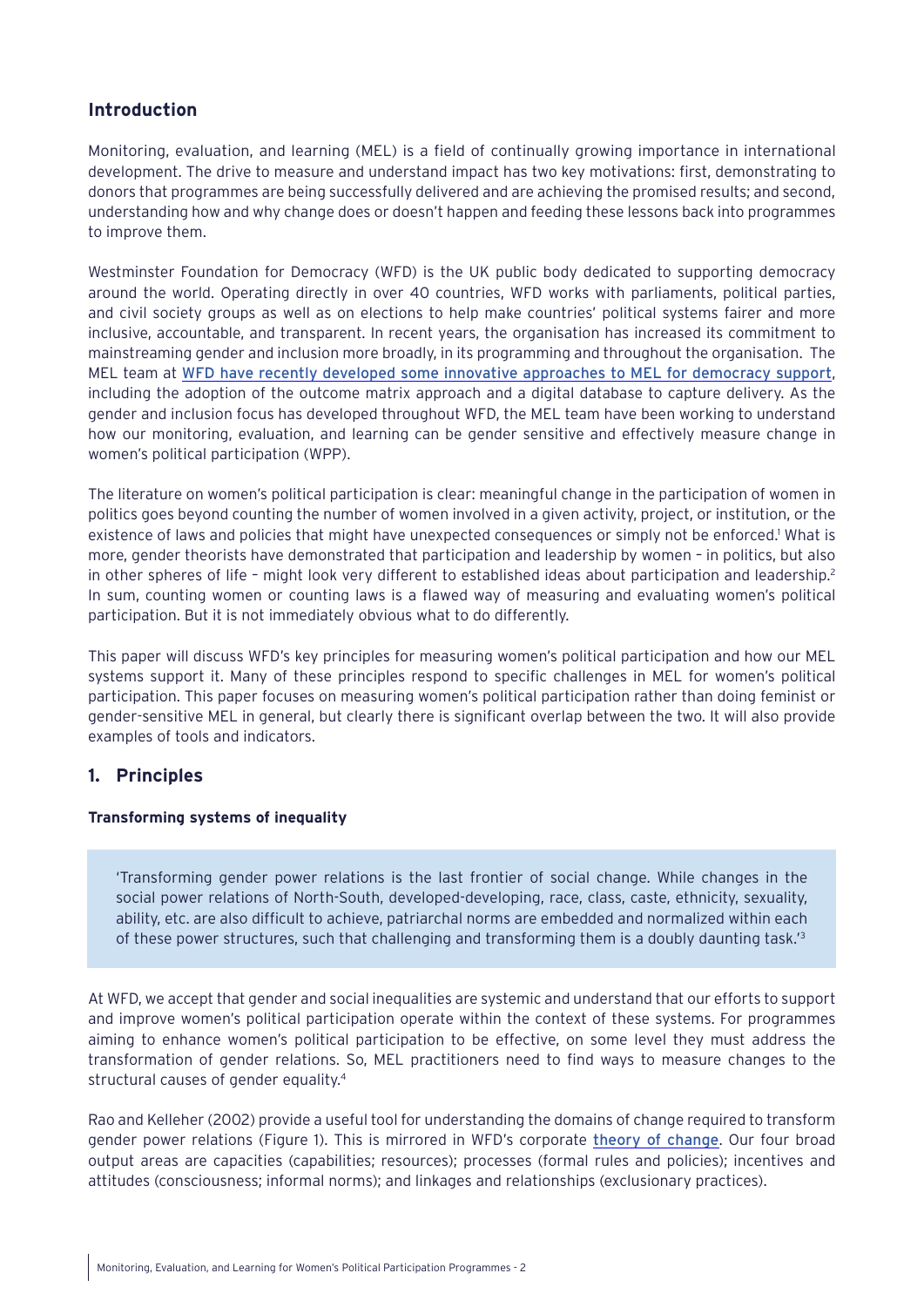

*Figure 1: Rao and Kelleher's domains of change5*

When designing MEL for women's political participation, we ensure that we take note of these different dimensions of change and where they are being addressed by the programme, and ensure that we are measuring them. For example, if a programme provided resources to female candidates to support their constituency work, we would measure the impact of those additional resources. In doing so, we would acknowledge the impact of existing power structures on women's access to resources and have a genuine understanding of how change happened.

# **Holding the line**

Smee (2013) argues that 'deciding what and how to measure progress is itself a political decision and tends to reflect the priorities of decision-makers'.6 The literature strongly argues that standard measurements for women's political participation fail to understand a fundamental aspect of social change – backlash. In this case, the decision makers want to tell linear success stories, but the fact is that attempts to influence social norms and dismantle structures of inequality face resistance. Social change can generate opposition from those it challenges, and so measuring backlash, resistance or negative reactions is incredibly important to understanding how and why change has or has not happened.7 Faced with this resistance, simply 'holding the line' and avoiding regression of rights, opportunities, and representation of women can also be understood as a significant achievement, and backlash could be an indication of progression.<sup>8</sup>

At WFD, we accept these positions and our women's political participation programmes monitor backlash. In some cases, we use a theory of action to accompany our theory of change, where we anticipate backlash and identify ways of measuring and responding to it. In other cases, we include an indicator tracking backlash and resistance, and our flexible 'other outcomes' sections of our reports mean that our teams can report when unexpected outcomes occur.

A suggestion made by the Association for Women's Rights in Development (AWID) was that programmes could develop a theory of constraints to work alongside the theory of change. The idea is not fleshed out in the article but is proposed as a tool for 'tracking the way that power structures are responding to the challenges posed by women's rights interventions'.9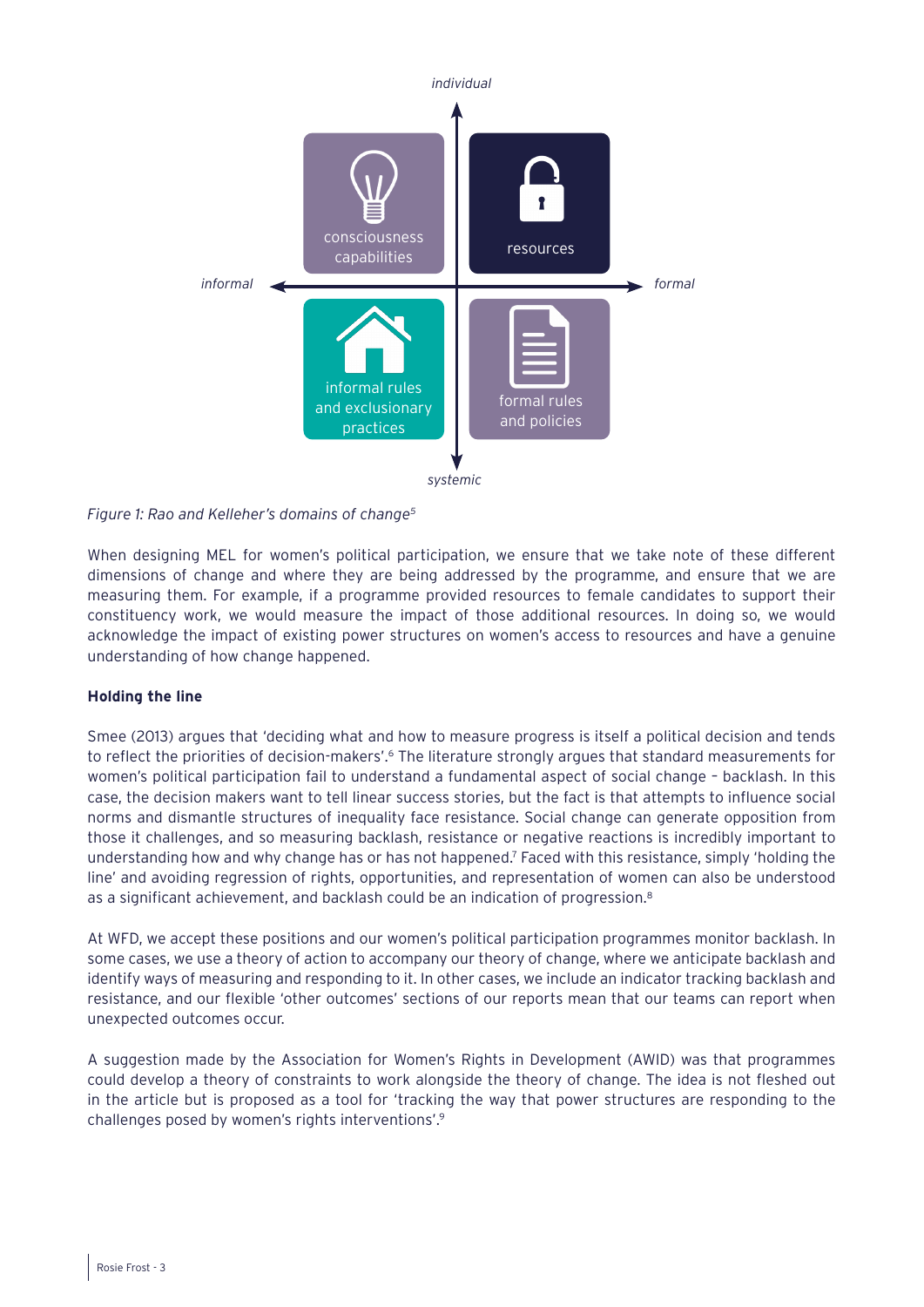#### **Long-term vision, medium-term goals**

Literature on this topic highlights the fact that there is often a discord between what organisationss are asked to measure, what they are expected to achieve, and the length of their programmes.<sup>10</sup> The changes that programmes on women's political participation are working towards, particularly when we take note of the broader structure of attitudes and norms, can take years, if not generations, to achieve.<sup>11</sup> Pursuing steady, incremental change is the right approach. It minimises backlash, it is more sustainable, and works with power structures, rather than trying to bypass them. Such an approach is beyond the timeframe of standard donor funding cycles that tend to be short-term. It does not sit comfortably with such donors, who spend lots of money for short-term gain, expecting to see greater changes after years of organisations over-promising on what can be achieved.<sup>12</sup>

At WFD, while we have a long-term vision, we set medium-term, achievable goals. This ensures both that we can deliver what we have been asked to, but also that we can properly use our MEL to understand how change is happening and get into the nuances of what has and has not succeeded.

#### **Learning and flexibility**

A key element of MEL at WFD is the L – learning. Catalysing social change is complex and unpredictable. No country in the world has achieved gender equality or fully dealt with patriarchal power structures, and so there is no blueprint for how to do this. In fact, the more we learn about the barriers to and intersections of women's (in)equality, the more complicated the project becomes. Therefore, we have got to approach the task with an open and critical mindset, continuously assess our efforts, integrate this learning back into our programmes, and document and share the learning beyond the organisation.13 We also need to be able to adapt our programmes in light of this new learning.

As a democracy support organisation, working in unpredictable political environments, responding and adapting to changes is a key part of our programming in all areas, including women's political participation. Our MEL processes include quarterly learning sessions where we can get into the detail of programme successes and challenges and generate this learning. Our technical advisory unit and research department generate expert research and materials for programmes on WFD's key thematic focuses (including women's political participation). In addition, WFD is a member (currently co-chair) of the Gender and Development Network (GADN)<sup>14</sup> through which it contributes to a sector-wide learning initiative.

# **2. The women's political participation MEL toolkit**

Beyond the more general principles discussed so far, there are some specific approaches that WFD takes to the tools we use for measuring women's political participation.

#### **Logframes and linear change tools**

Criticisms of logframes are not new or confined to women's political participation, and across all of our work at WFD, we are aware of the limitations the tool has for complex change in political systems. However, for women's political participation programmes, the logframe, and other linear change tools, 'flatten the change process into [one-dimensional] cause-effect relationships that cannot capture and measure complex social changes, and may even mislead us about how these occur'.15 As discussed above, change in women's political participation is messy, complex, and certainly not linear, and this presents a problem when attempting to use logframes for MEL. For example, the assumption that training leads to selection, which leads to election, hides the impact of structural inequalities such as lack of financial resources, caring responsibilities, or hostility from peers. It would also obscure any backlash that resulted from the successful election of a female candidate. Another criticism of logframes is that they discourage innovation and learning, which as discussed above, is central to building our knowledge base on 'what works' for women's political participation.16

At WFD, our MEL approach devalues logframes. Logical frameworks hinder our capacity to adapt programmes to changing circumstances and they do not provide the opportunity to assess progress in a way that truly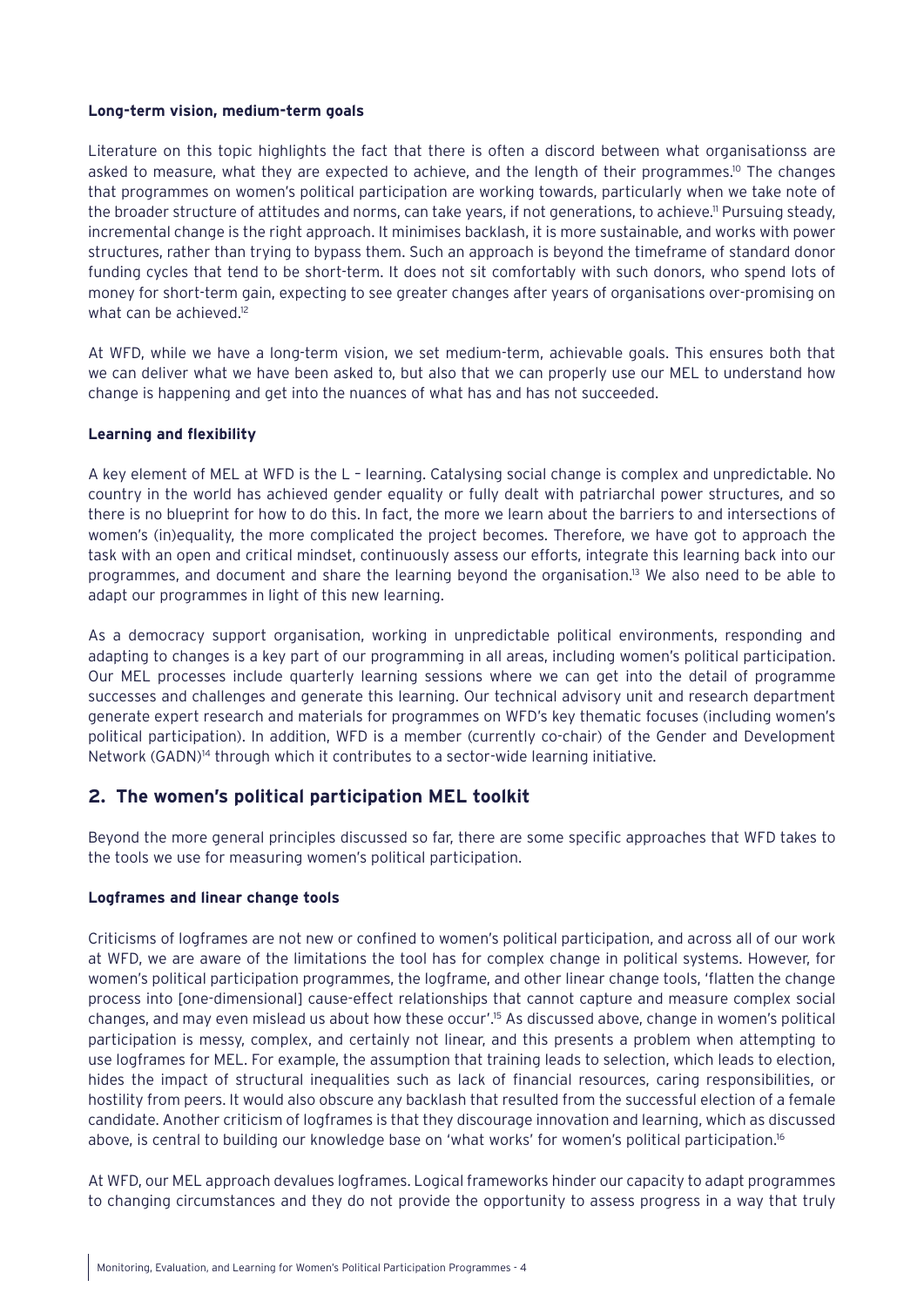demonstrates the incremental changes in attitudes, behaviour, and practices of the individuals and institutions we work with. Therefore, we avoid them where possible. Where donors insist on using the tool, we try to include our outcome matrix tool to measure outcomes.

#### **Mixed methods of measurement**

The literature is in agreement that a mixed methods approach to data collection and measurement is essential for capturing changes in women's political participation. It places importance on qualitative data, which provides often richer, more nuanced information.17 However, it also notes that some women's political participation practitioners and activists can claim that there is no place for quantitative data.<sup>18</sup> Yet if chosen carefully and with intent, there are aspects of changes to women's political participation that can be quantified – denying this reinforces the idea that women's political participation is 'just something that can't be measured'.

One of the methods advocated for in the literature is outcome mapping, a variation of which is WFD's preferred method of measuring outcomes. WFD's outcome matrix approach is a qualitative tool to measure small behavioural changes at four different levels. It is highly customisable to each programme and context and does not stipulate a single pathway to change, although there is an element of linearity across the levels. We support the outcome matrices with case studies or contribution analysis of important changes, where we are able to dig into the detail of the change. Importantly, this method is focused on contribution not attribution, which is supported in the literature.<sup>19</sup> With an eye to transparently understanding and learning about what our programmes can and cannot achieve, we acknowledge that our programmes are unlikely to have been the sole factor influencing the change. We can gain more useful and actionable insight by acknowledging this and focusing on what we have contributed.

#### **Measuring attitudes**

It is vital that when we measure changes in women's political participation, we include the attitudes and perceptions of women themselves.20 In the end, they are the ones whose choices make the change. It is vital to understand if our perceptions of change translate into women perceiving their position differently. For example, a programme might have contributed to a change in the parliamentary processes for dealing with gendered violence against politicians. However, if the women themselves do not feel this actually makes them safer, then it is hard to claim a success. At WFD, we always ask the women we are working with if their attitudes and perceptions have changed – or if they agree with ours – to better understand our successes and challenges.

This is not to negate the wider, impact-level goal of generating normative shifts in the attitudes and perceptions of power holders to improve the participation of women. But so long as this long-term goal exists, we can measure our progress towards lower-level change, in part through understanding women's perceptions.

# **High level indicators**

WFD is rarely in a position to influence gender equality at a national scale and therefore we do not often use high level, international indicators on gender equality in our MEL system. However, the literature has some useful advice about how to use these and which ones are most appropriate.<sup>21</sup>

Voluntary Service Overseas (VSO) suggests a helpful framework, with four indicators that provide an accurate representation of efforts to eliminate discrimination against, and increase the participation and influence of, women at all levels of public and political life.<sup>22</sup>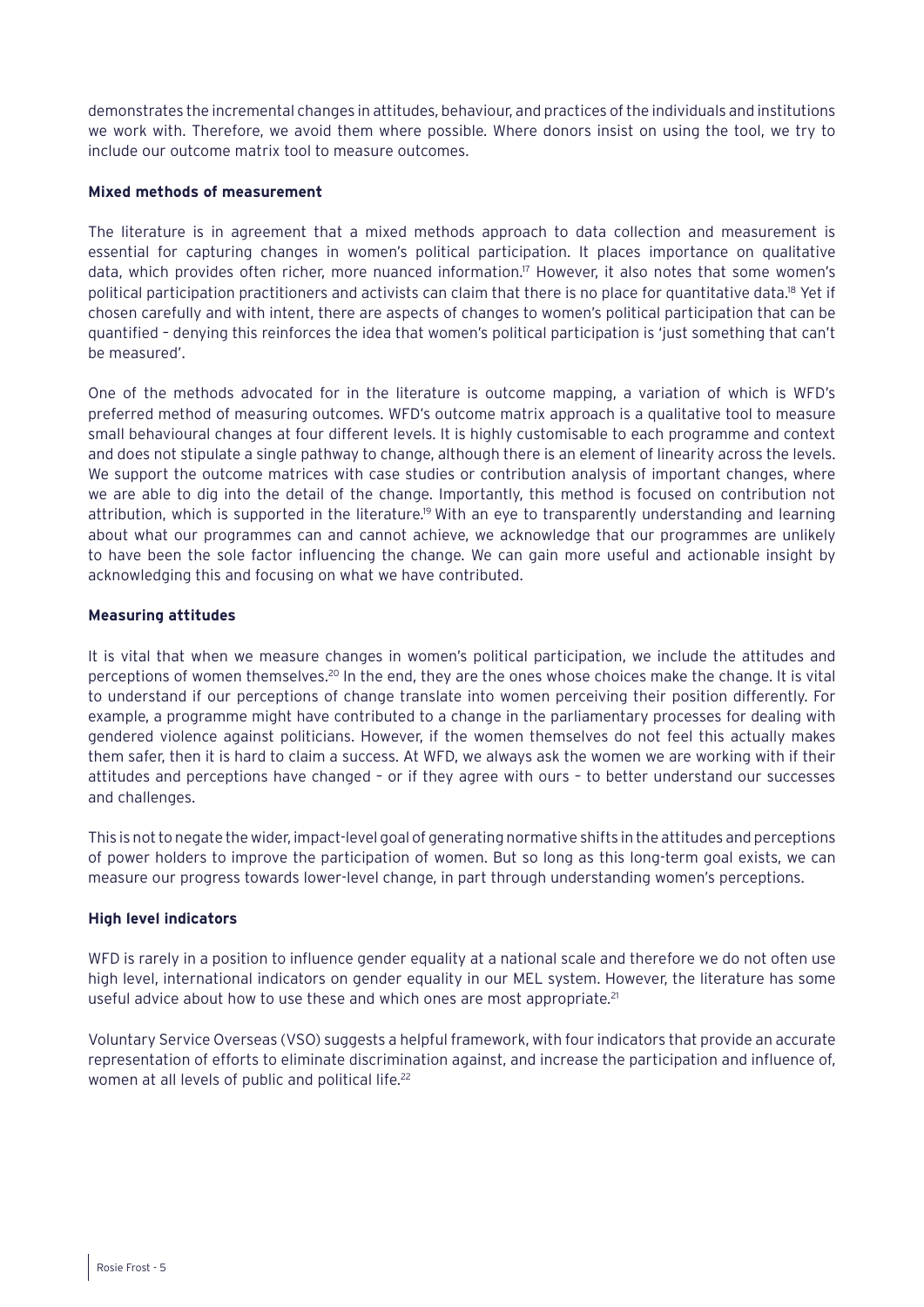#### These are:

- **•** proportion of seats or positions of power held by women (and women from marginalised groups and low-income households)
- **•** perceptions of female politicians about the impact they are having on policy
- **•** public attitudes towards women as leaders
- **•** number of women's rights organisations in the country and their perceptions of progress made towards women's political participation.

These indicators are designed to measure whether representation is resulting in influence and power, and potential transformative changes in gender relations.

#### **What does change look like?**

It is not always clear what changes we should be monitoring for. This is at the crux of the issues of measuring women's political participation.23 Research suggests that women 'do leadership differently' and are faced with range of specific barriers, the removal of which will be key to advancing their political participation.<sup>24</sup> When working towards full and meaningful participation, just counting participation isn't enough. This section details some suggestions from the literature about areas that could be included in MEL frameworks as indicators or areas of inquiry. To ensure that all dimensions of change are included, it is organised around WFD's four output areas.

#### *Changes promoting the participation of women in politics*

#### *Capacities*

- **•** growth in knowledge and skills
- **•** resilience in the face of challenges, backlash or similar25
- **•** improved media engagement
- **•** increased confidence
- **•** access to additional resources and support.

# *Processes*

- creation/improvement of institutional responses or positions on inclusion and participation of women
- **•** implementation of systems preventing violence against women in politics
- **•** changes in political parties' or other political institutions' candidate selection processes
- **•** creation of 'gender-sensitive' institutions (for example, changing imagery and language used through to changes in working hours and childcare support)<sup>26</sup>
- **•** creation/improvement of quotas and other affirmative action
- **•** access to financial support enabling women to run for elected office.

# *Incentives and attitudes*

- **•** changes (positive or negative) in attitudes of others in the context, particularly looking out for backlash
- **•** women promoting socially just policies once in power (care, family, health, education, peace, climate change), and longer-term, these being adopted<sup>27</sup>
- **•** changes in women's attitudes to and perceptions of their own and other women's positions28
- **•** increased perceptions of effectiveness of female MPs by constituents
- **•** inspiration drawn from other female leaders or feminist issues being on the public agenda.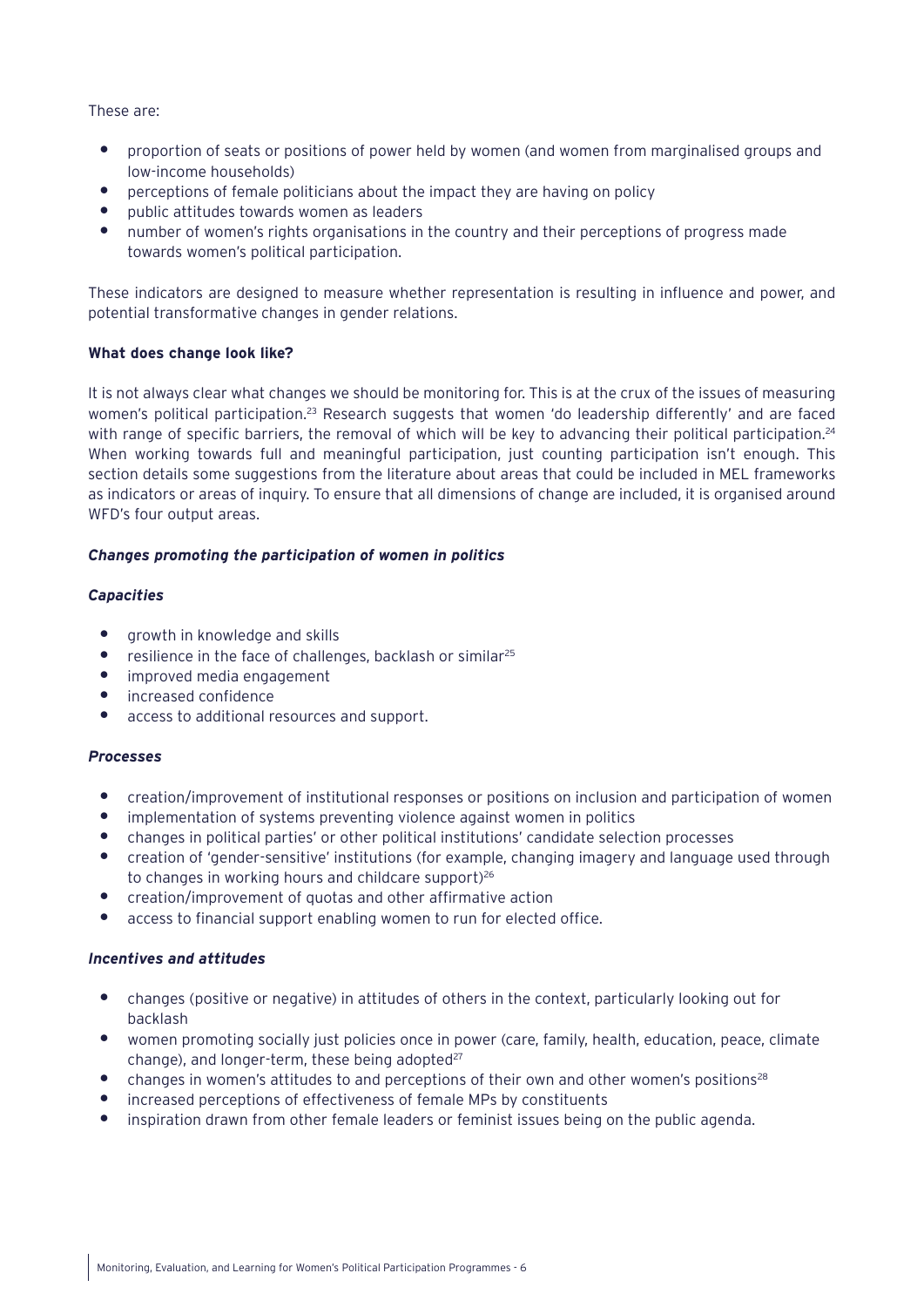#### *Linkages and relationships*

- **•** improved access to political networks for women, particularly repurposing existing informal networks
- **•** creation or strengthening of women's party or parliamentary networks and caucuses
- **•** improved access to fundraising and financing opportunities
- **•** improved relationships with constituents
- **•** improved connections between female politicians and candidates with civil society.

#### *Changes as a result of women's inclusion in formal political process:*

- **•** increased attention to constituency work by female MPs or representatives
- **•** lower levels of corruption in the political system
- **•** more cooperative leadership styles
- **•** changed policy focus to welfare, health, education, clean water and environment
- **•** prioritisation of women friendly policies such as sexual and reproductive rights, childcare, and prevention of gender-based violence.

# **Conclusion**

Improving women's political leadership is never simply about adding more women to democratic institutions - it is a complex and disruptive process that challenges age-old power relations. Delivering programmes on this topic requires an adaptive, learning-centred approach, and this in turn requires a MEL system that is collecting and producing relevant and accurate data, analysis, and insight. WFD is certainly not the first organisation to think about how to operationalise these needs. We are building on the excellent thinking that has already been done and demonstrating that we can effectively measure change by adapting our MEL to be to gender-sensitive.